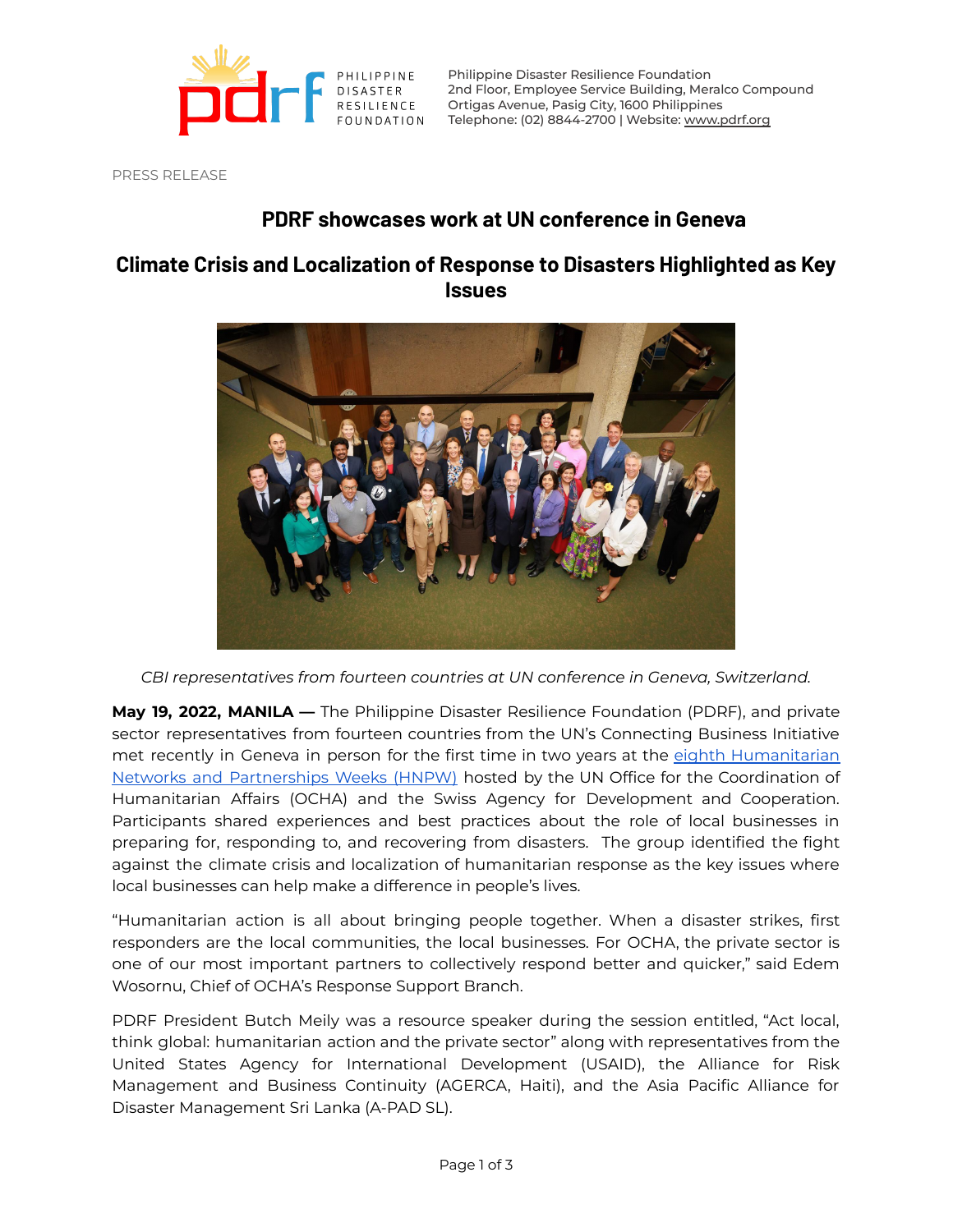

Philippine Disaster Resilience Foundation 2nd Floor, Employee Service Building, Meralco Compound Ortigas Avenue, Pasig City, 1600 Philippines Telephone: (02) 8844-2700 | Website: [www.pdrf.org](http://www.pdrf.org)

"Love is stronger than hatred. Light is stronger than darkness. Looking out at all of you coming from all over the world and gathered here to do good, I am reminded of how each of us in our own way is a lamp that glows in the night giving light and hope to everyone," said Meily.

"COVID-19 has brought a renewed sense of urgency in the need to support local and national actors. When countries went into lockdown, in many cases there were only local actors to deliver assistance," explained Marcos Neto, the Director of UNDP's Sustainable Finance Hub. "But local businesses need support, they need to be involved in decision-making processes of humanitarian response, and they have the means to deliver assistance in accordance with humanitarian principles."

PDRF Executive Director Veronica Gabaldon spoke at the session "Feeling the Heat, how local businesses respond to the climate emergency", which highlighted examples of climate action from the Fiji Business Disaster Resilience Council (FBDRC) the Turkish Enterprise and Business Confederation (TÜRKONFED), The Madagascar Private Sector Humanitarian Platform (PSHP), and UNICEF.

"Businesses, specifically MSMEs [micro, small, and medium enterprises], are among the hardest hit by climate change and so innovative and sustainable solutions need to be created and implemented to help them adapt better," said Gabaldon.

More than 6,000 participants from United Nations agencies to non-governmental organizations (NGOs), academia and the private sector are still working on key topics in today's humanitarian field and how better to partner to address them.

PDRF also participated in the final public session, "Acting before crises hit: anticipatory action and the private sector", in partnership with the International Federation for the Red Cross (IFRC) and the Anticipation Hub, focusing on how businesses can support the ongoing shift to more effective, efficient, and dignified humanitarian response through anticipatory action.

PDRF's Head of Development Programs and Innovation, Anna Katrina Aspuria, made the case for the importance of anticipating and preparing for a disaster before it happens. She cited the need to involve the private sector and non-traditional humanitarian actors in ensuring that resources are put in place to help communities protect themselves earlier.

Founded in 2016 in Istanbul at the World Humanitarian Summit, the Connecting Business Initiative (CBI) is a joint program of the United Nations Development Programme (UNDP) and United Nations Office for the Coordination of Humanitarian Affairs (OCHA)to support private sector engagement before, during and after disasters. PDRF is a founding member of CBI and is seen as a role model for private sector networks.

Aside from AGERCA, APAD SL, FBDRC, TÜRKONFED, and PSHP Madagascar, the other networks and business leaders represented at HNPW included: Plateforme Humanitaire du Secteur Privé de Côte d'Ivoire (PHSP Côte d'Ivoire), The Indonesian Chamber of Commerce and Industry (KADIN), Centro Nacional de Apoyo para Contingencias Epidemiologicas y Desastres (CENACED, Mexico), The Viet Nam Chamber of Commerce and Industry (VCCI).